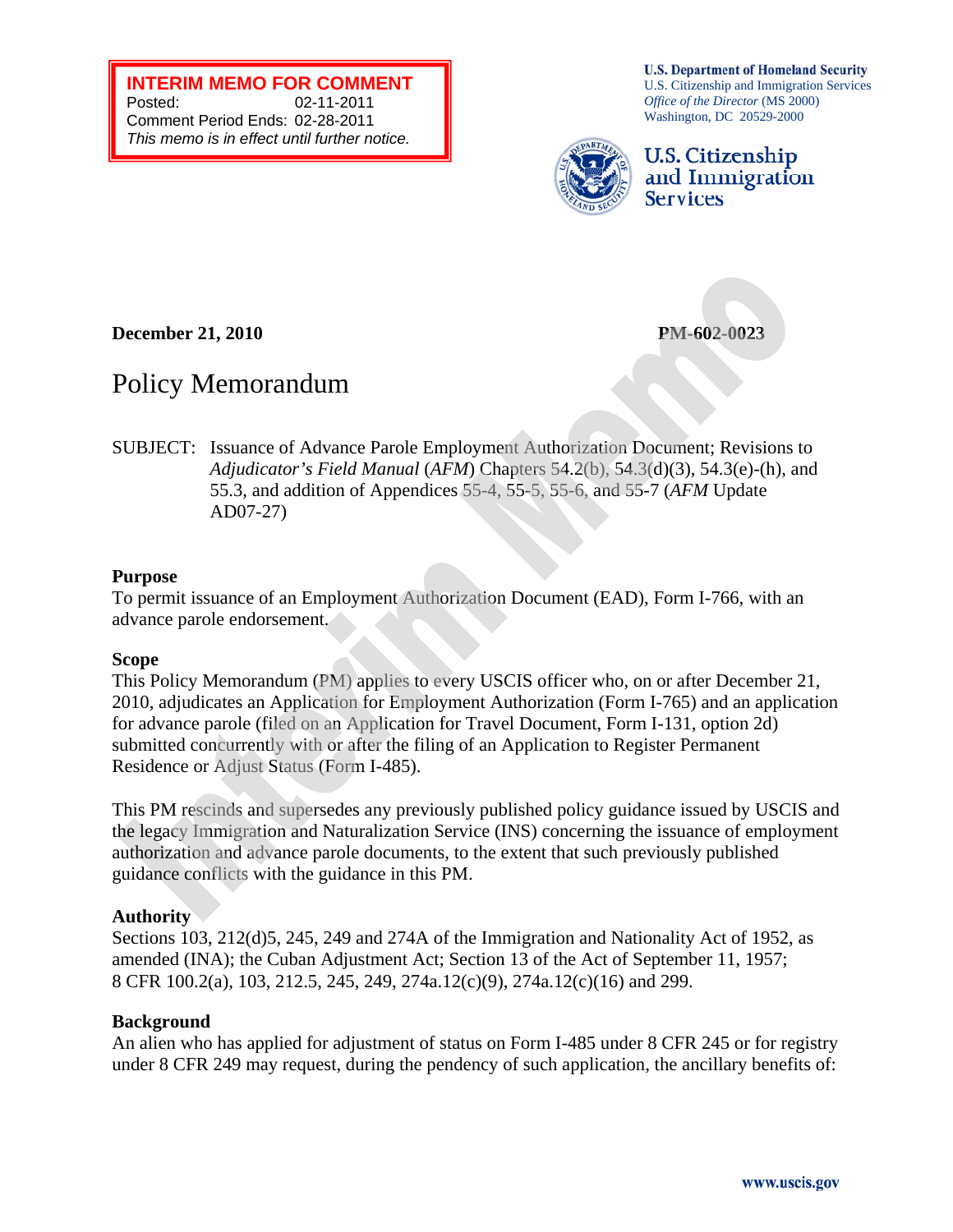- o Employment authorization; and
- o Advance authorization to be paroled into the United States upon return from travel outside the United States. Advance Parole does not cure inadmissibility due to unlawful presence accumulated under INA 212(a)(9)(B) or  $(C)$ , but without such advance parole authorization issued prior to the alien's departure from the United States, and the alien's inspection and parole upon return, the application of an alien for adjustment of status under 8 CFR 245 would be deemed abandoned (see 8 CFR 245.4). Although the effect of departure by an applicant for registry under section 249 of the INA is not clearly delineated in 8 CFR 249<sup>[1](#page-1-0)</sup>, an applicant for registry may apply for, and be issued, advance authorization for parole to facilitate his or her return to the United States.

Traditionally, USCIS has issued two separate documents, an Employment Authorization Document, Form I-766, and an Authorization for Parole of an Alien into the United States, Form I-512, to indicate that an alien has been granted those authorizations. Although adjudication of Form I-131 and I-765 for those ancillary benefits requires two separate determinations by USCIS adjudicators, the information required from the applicant and the processes followed by the adjudicator are similar.

On July 30, 2007, the Department of Homeland Security (DHS) published a final rule under which USCIS would no longer collect a fee for either Form I-765 or Form I-131 filed in conjunction with a pending Form I-485. Approximately 15% of applicants filing a Form I-765 based on a pending Form I-485 also file a Form I-131 concurrently with, or shortly after filing, the Form I-485. USCIS approves approximately 93% of those applications for ancillary benefits.

USCIS has determined that it is cost-effective for the government and more convenient for the applicants to adjudicate Forms I-765 and I-131 simultaneously and, if both forms are approved, to issue a single document indicating that both ancillary benefits have been granted.

### **Policy**

Whenever possible, USCIS adjudicators will simultaneously adjudicate concurrently filed applications for employment authorization and applications for advance parole authorization filed by applicants for adjustment of status under 8 CFR 245 or to register status under 8 CFR 249. If USCIS approves both applications, it will issue a single document, Form I-766, Advance Parole EAD, as provided in this Policy Memorandum. USCIS is also reviewing whether it is feasible to expand eligibility for an EAD with advance parole endorsement to other EAD recipients who are eligible for advance parole.

<span id="page-1-0"></span><sup>&</sup>lt;sup>1</sup> Section 249 requires continuous residence since the individual's entry into the United States and not continuous physical presence. As a result, an alien who departs from and returns to the United States without breaking residency could retain eligibility for registry. Although both the regulations and case law are silent as to the effect of departure on a pending application for registry filed before the departure, a general principle holds that an application for status is deemed abandoned by an applicant who departs before a decision on the application. Also, without an advance parole document, a registry applicant may be unable to return to the United States lawfully through a port of entry.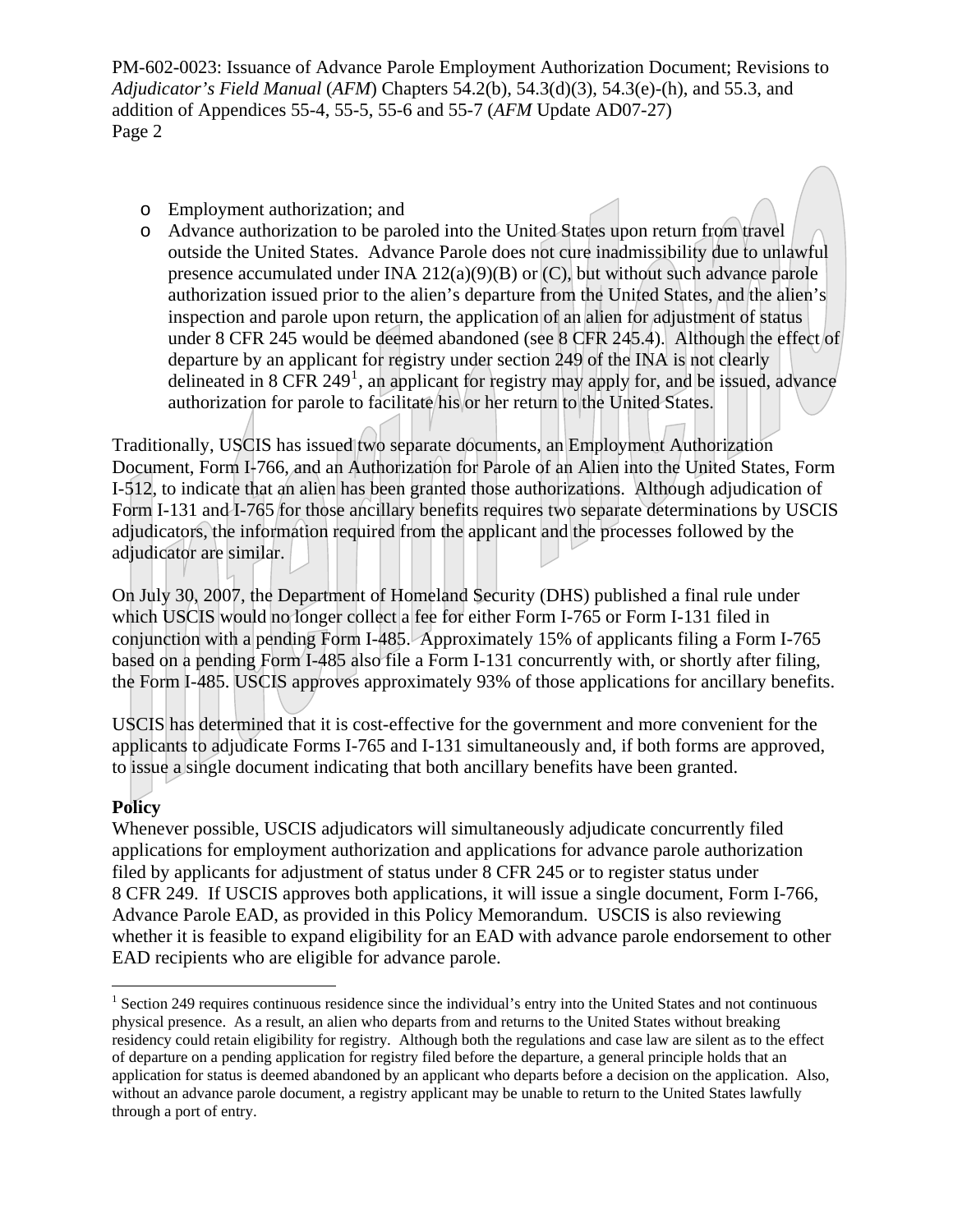### **Implementation**

The *Adjudicator's Field Manual* (*AFM*) is revised as follows:

 $\mathcal{F}$  1. Chapter 54.2(b) is revised to add the following additional filing locations:

### **Chapter 54.2 Filing and Receipting Procedures**

**\* \* \*** 

(b) Filing Location and Jurisdiction. The filing location for the application depends on the circumstances in which the alien is seeking parole or an advance parole document, as explained in the following chart:

| <b>Circumstances</b>                                                                                                                                                  | <b>Filing Location and</b><br>Form | <b>Jurisdiction</b>                                                                  |
|-----------------------------------------------------------------------------------------------------------------------------------------------------------------------|------------------------------------|--------------------------------------------------------------------------------------|
| Alien is an applicant for<br>adjustment of status                                                                                                                     | <b>USCIS Lock Box Facility</b>     | <b>USCIS Service Center or</b><br>Benefits Center where the<br>Form I-485 is pending |
| Alien requests expedited<br>processing of Form <b>A</b> 131,<br>but the Service Center or<br><b>National Benefits Center</b><br>is unable to expedite the<br>process. | <b>USCIS Field Office</b>          | <b>USCIS Field Office</b>                                                            |

 $\mathcal{F}$  | | 2. Chapter 54.3(d)(3) is revised to read as follows:

### **Chapter 54.3 Adjudication**

\* \* \*

(d) Adjudicative Issues [revised 12-23-2010]

\* \* \*

(3) Application Review. The adjudicating officer should review the following areas to determine if the applicant is eligible for a travel document.

(A) Adjustment of Status Eligibility. When an applicant seeks advance parole while a Form I-485 is pending, prima facie eligibility for adjustment is a significant favorable factor in determining whether granting advance parole is appropriate,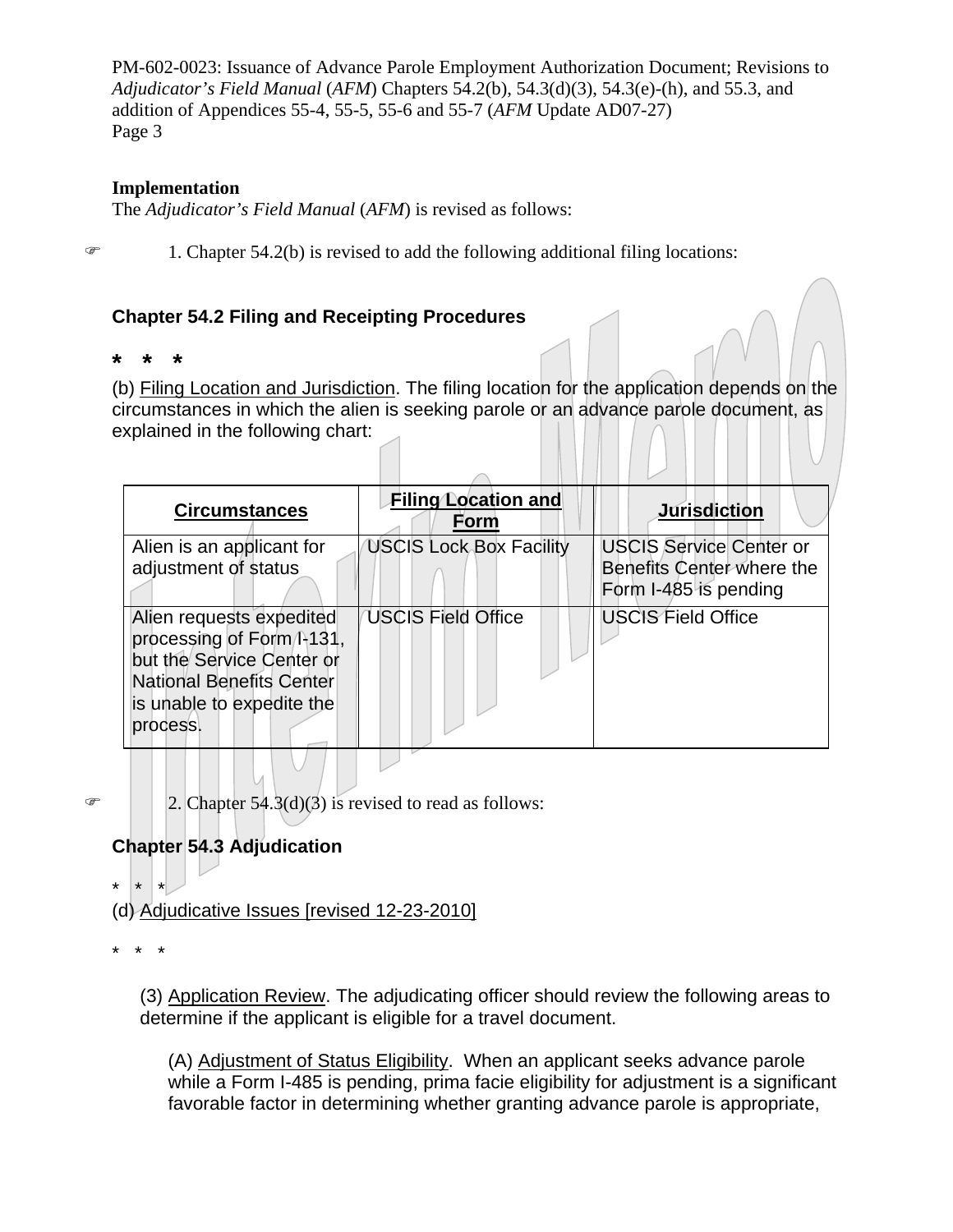as a matter of discretion. Inadmissibility under section  $212(a)(9)(B)$  or (C) does not necessarily preclude a grant of advance parole, and aliens may also qualify for relief from inadmissibility. The instructions for Form I-485 and Form 1-131 advise applicants about the risks of traveling, if one has accrued unlawful presence. The standard Form I-512 and the notice that accompanies the issuance of the AP EAD also provide this information. And aliens may qualify for relief from inadmissibility.

(B) Identity Verification. The applicant's identity must be verified by comparing the information submitted on the application or the biometrics taken at the Application Support Center (ASC) with the information contained in the USCIS record and evidence submitted with Form I-765, such as photographic identification.

(C) Applicants in Removal Proceedings. The adjudicator must review the application and the applicant's A-file and conduct appropriate system checks to ensure the applicant is not in removal proceedings, as this may affect eligibility and jurisdiction. If an adjustment applicant in removal proceedings departs from the United States, he or she abandons the application, even if he or she first obtains advance parole.

USCIS will not issue an advance parole document if the applicant is in exclusion, deportation, removal, or rescission proceedings. If there are compelling circumstances in those cases, the request for advance parole must be addressed to Immigration and Customs Enforcement.

### (D) Expedited Processing Requests.

(i) Applicant Makes Request. If an applicant who has filed Forms I-765 and I-131 concurrently with Form I-485 determines that he or she must travel before his or her Form I-131 can be adjudicated within normal processing times, he or she should contact the National Customer Service Center (NCSC) or visit his or her local field office by scheduling an InfoPass appointment to request expedited processing as follows:

 If the applicant makes an appointment at a field office, that office will determine whether the applicant has been to an Application Support Center (ASC) and, if not, schedule a walk-in appointment. In addition, the field office will notify the service center or National Benefits Center ("center") where the Form I-131 is pending that the applicant requested expedited handling. If the Field Office Director grants the request, he or she will inform the center that he or she has authorized expedited handling of the application and that the requisite biometrics have been captured.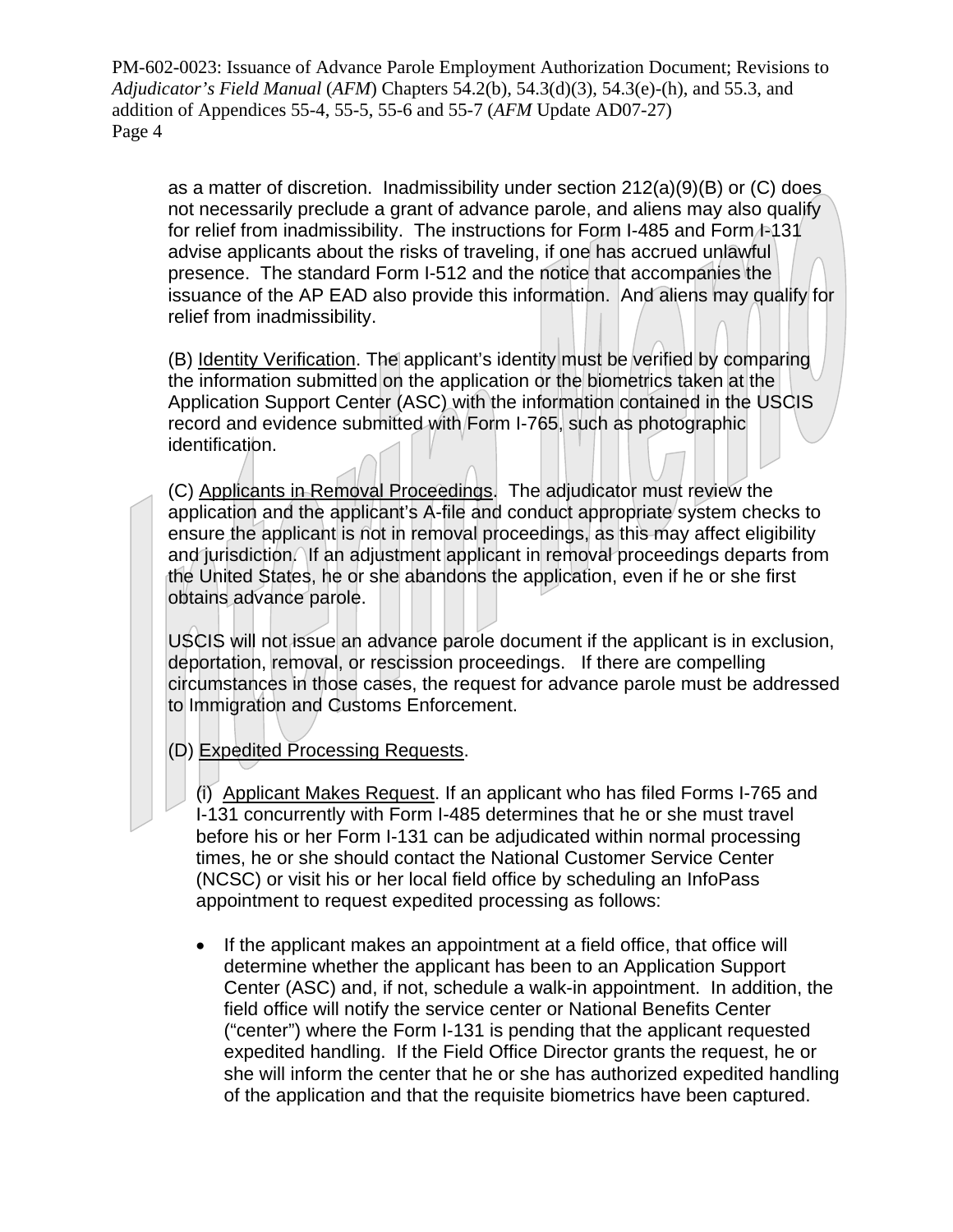> (Note: See the November 30, 2001 memorandum from Fujie O. Ohata entitled "Service Center Guidance for Expedite Requests on Petitions and Applications" for the criteria to apply when considering expedite requests.)

- If the applicant contacts the NCSC, that office will take a "service request" and forward the expedite request to the center having jurisdiction over the application. If the center determines that adjudication of the application should be expedited, it will determine whether the applicant has already been to the ASC for biometric collection and, if not, schedule a walk-in appointment.
- If the applicant both contacts the NCSC and makes an appointment at a field office, each customer inquiry will be processed as described above.

Once the biometric-collection requirements have been met, the center will determine whether both applications are ripe for adjudication, or if only the Form I-131 is ripe for adjudication.

(ii) If Both Forms I-765 and I-131 are Ripe for Adjudication. If both forms can be adjudicated without delaying the adjudication of the advance parole request and, if approved, issuance of the advance parole document, the center should adjudicate both simultaneously. If both applications are approved, the center will determine whether sufficient time remains before the applicant's departure to prepare the advance parole EAD and mail it to the applicant. If so, the center should do so as expeditiously as possible.

If applicant's date of departure is within 48 hours, the center should:

- Contact the local office most convenient to the applicant and have that local office:
	- o Issue a single-entry Form I-512 valid only for the length of time needed for the applicant to complete the purpose of his or her trip abroad; and
	- $\circ$  Arrange for the applicant to pick up that Form I-512 at the local office.
- Then proceed to adjudicate the Form I-765 in the normal course of business (e.g., without expeditious handling) and if the Form I-765 is approved, generate an advance parole EAD and mail it to the applicant. The advance parole EAD should be issued even if the applicant's single-entry Form I-512 has not yet expired.

(iii) If Only Form I-131 is Ripe for Adjudication. If only the Form I-131 is ripe for adjudication, the center should adjudicate it. If the advance parole request is granted and time allows, the center should issue it on Form I-512 and mail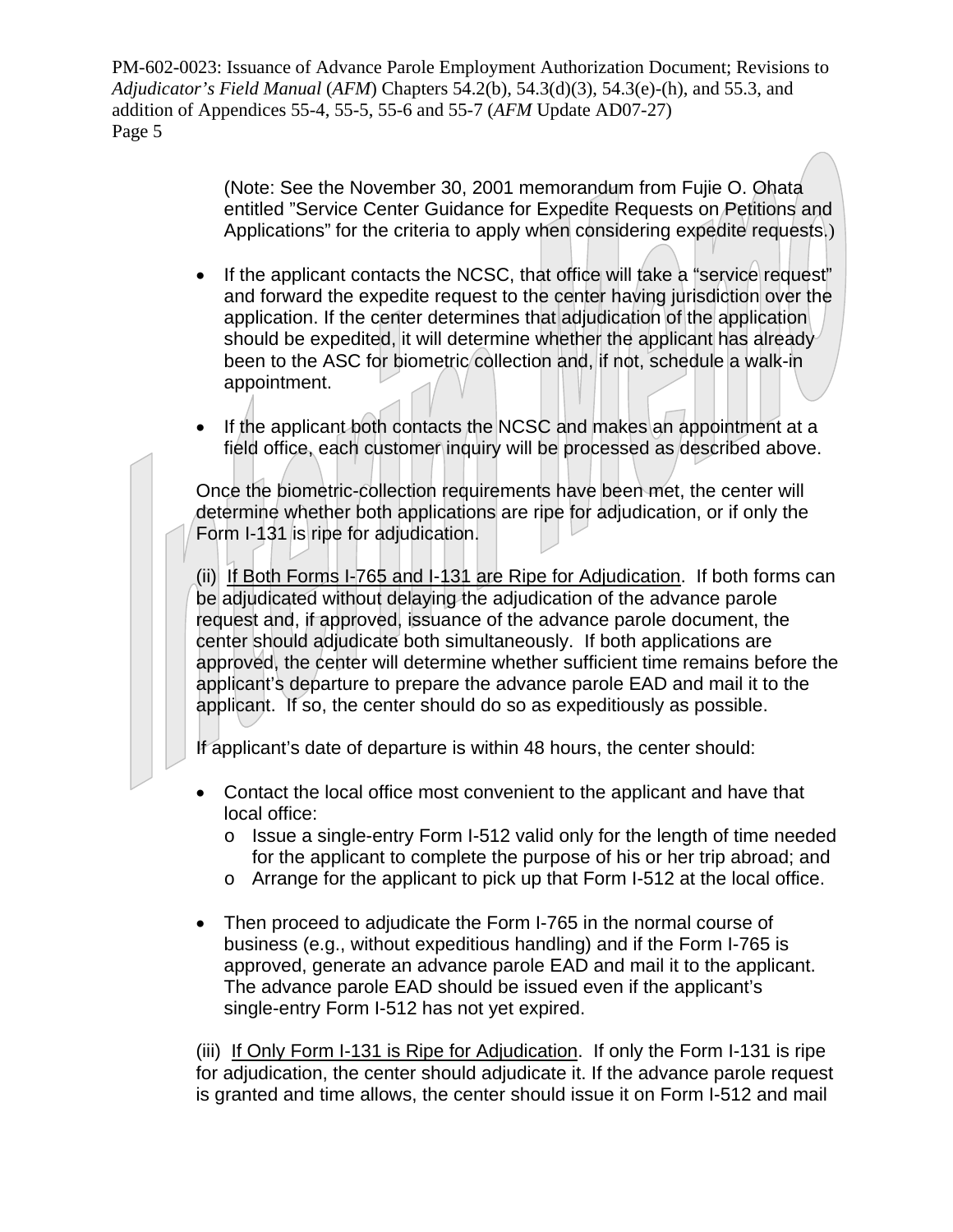> it to the applicant. If time does not permit this, the center should arrange with the appropriate local office for issuance of a single-entry Form I-512 valid only for the length of time needed for the applicant to complete the purpose of his or her trip abroad and in-person pickup of the form at the local office. As in the earlier scenario, the center should then proceed to adjudicate the Form I-765 in the normal course of business (e.g., without expedited handling) and if the center grants the Form I-765, generate an advance parole EAD and mail it to the applicant. The advance parole EAD should be issued even if the applicant's single-entry Form I-512 has not yet expired.

\* \* \*

 $\infty$  3. The existing paragraphs (e) through (g) of Chapter 54.3 are redesignated as paragraphs (f) through (h), respectively, and a new paragraph (e) is added to read as follows:

(e) Cases Where a Form I-765 Based on (c)(9) or (c)(16) Eligibility Category Has Been Filed Concurrently with Form I-131. If an adjudicator approves an application for employment authorization based upon a pending application for a Form I-485, then the adjudicator may also find that there is sufficient justification for approving the application for advance parole. In this instance, an advance parole Employment Authorization Document (EAD) will be issued on a single Form I-766 card.

Cases may arise where one application is approved and the other one is denied.

\* \* \*

 $\in$  4. The existing paragraphs (a) through (e) of Chapter 55.3 are redesignated as paragraphs (c) through (g), respectively, and new paragraphs (a) and (b) are added to read as follows:

### **Chapter 55.3 Adjudication Issues Pertaining to Specific Categories of Aliens**  [Revised 12-23-2010]

(a) Adjudication of Form I-765 Based on (c)(9) or (c)(16) Eligibility Category, When Filed Concurrently with Form I-131.

(1) Procedure. When a Form I-765 based on (c)(9) and (c)(16) eligibility is filed concurrently with Form I-131, for either initial issuance or renewal, USCIS will first review Form I-765.

To determine whether Form I-131 is within the jurisdiction of USCIS, a review of the Executive Office for Immigration Review (EOIR) records must be completed to determine if the applicant is currently in proceedings or has been deported. Therefore, an additional check should be added to the Form I-765 adjudication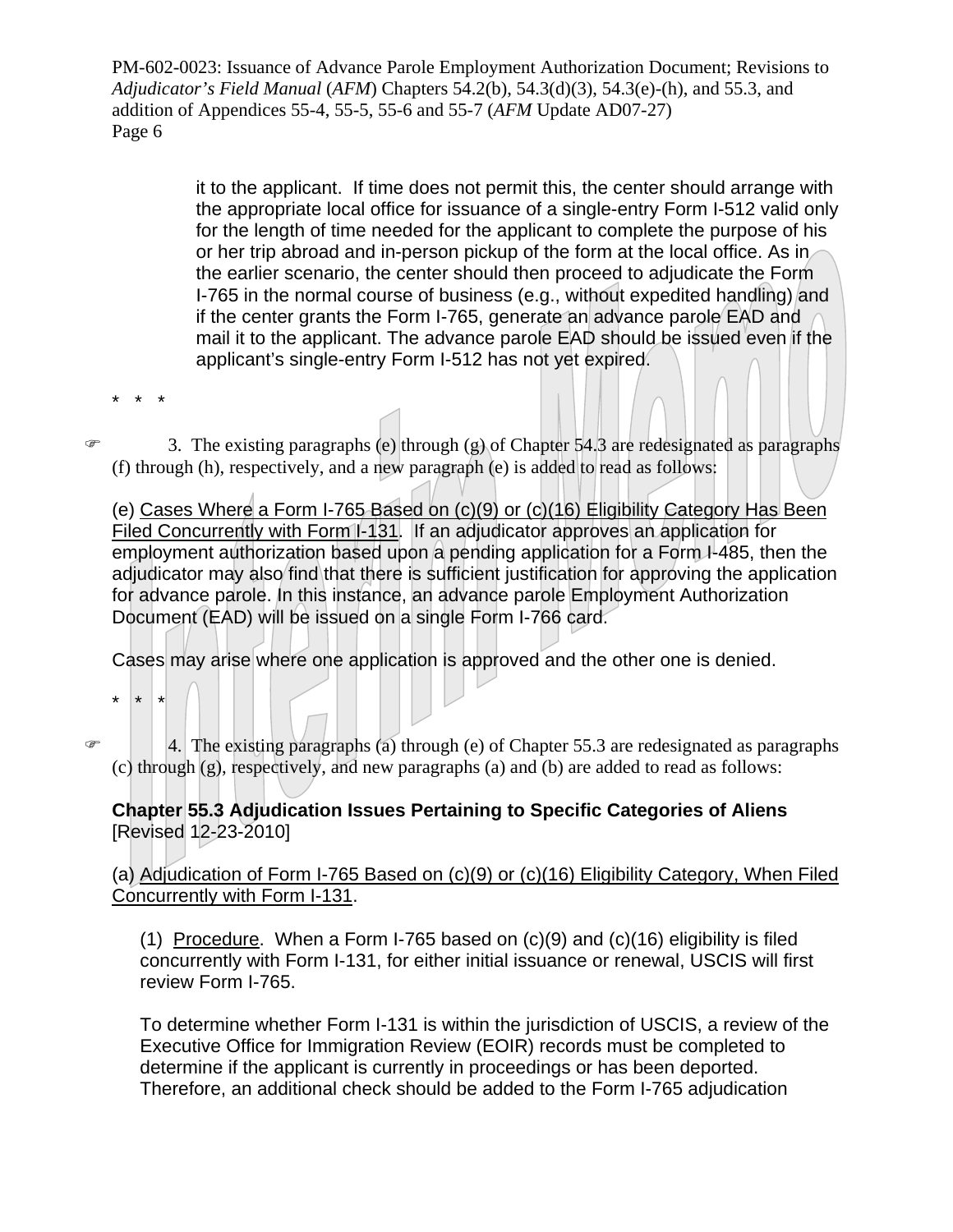process to review the EOIR screen. USCIS will *not* issue an advance parole document if the applicant is in exclusion, deportation, removal, or rescission proceedings. If there are compelling circumstances in those cases, the request for advance parole must be addressed to Immigration and Customs Enforcement. See AFM Chapter 55.3(a)(3)(C) for additional guidance.

Except as provided in (a)(3) below, if an adjudicator approves an application for employment authorization based upon a pending I-485 application, then the adjudicator should also find that there are sufficient grounds to warrant approving the application for advance parole. In this instance, an advance parole Employment Authorization Document (EAD or Form I-766) will be issued.

While this is a general rule, cases may arise where one application is approved and the other one is denied.

There may also be instances where an applicant files Forms I-765 and I-131 concurrently to renew authorization of employment and advance parole but the expiration dates for the I-766 and I-512 are different. In this instance, and in order to produce an Advance Parole EAD, the validity period will commence as of the date of adjudication. Based on USCIS Headquarters guidance and instructions, a card may be issued for a shorter period of time due to security or background check issues.

two years. (2) Validity Dates. If the immigrant visa is currently available, the I-766 Advance Parole EAD will have a validity period of one year. If the immigrant visa is not currently available, then the I-766 Advance Parole EAD will have a validity period of

(A) Visa Bulletin. The decision to grant a one or two-year validity period will be based on the most recent visa bulletin issued by the Department of State, accessible at [http://www.travel.state.gov/visa/bulletin/bulletin\\_5092.html.](http://www.travel.state.gov/visa/bulletin/bulletin_5092.html) As an example, as of November 1, 2010, EADs with a two-year validity period could be issued to Chinese or Indian nationals under the second preference employment-based visa classification and to all foreign nationals under the third preference employment-based visa classification whose priority date is after the dates listed or unavailable for those classifications. All other employment-based preference categories had an immigrant visa available on November 1, 2010. Therefore, USCIS officers would issue Advance Parole EADs to these applicants for a validity period of one year.

(B) Replacement Advance Parole EAD. If a previously issued Advance Parole EAD has not expired at the time of a request for a replacement Advance Parole EAD, USCIS officers should issue a replacement Advance Parole EAD with the validity date of the previously issued Advance Parole EAD. But if the previously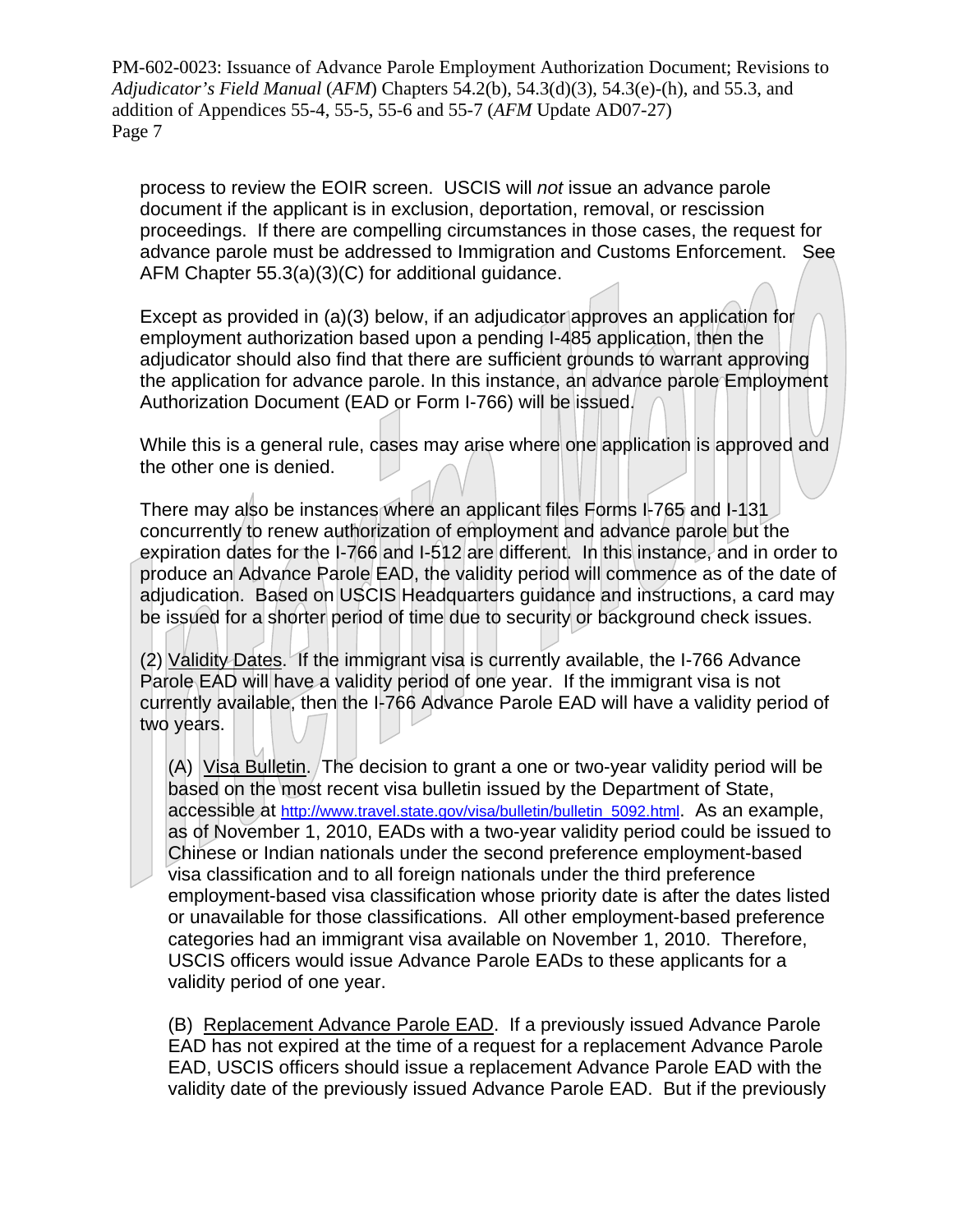issued Advance Parole EAD has expired, USCIS officers should not issue a replacement Advance Parole EAD card. Instead, they should process the request as a request for a renewal Advance Parole EAD. USCIS officers should then determine the appropriate validity period as discussed above.

USCIS officers should also determine whether the applicant has filed a Form I-765 seeking a renewal Advance Parole EAD based on section (c)(9) independently from the application for the replacement Advance Parole EAD. If an officer has determined that multiple Forms I-765 have been filed, the application for the replacement Advance Parole EAD may be denied.

USCIS officers should not backdate any Advance Parole EADs other than replacements. EADs should not be issued with an expiration date that predates the date of adjudication.

(C) Special Situations. In certain circumstances, it may be appropriate for USCIS officers to issue Advance Parole EADs with a one-year validity period even though a visa number is unavailable. However, this decision would be made on a case-by-case basis and requires approval from the USCIS Director in the Field.

For Advance Parole EADs issued with a one-year validity period, the "valid from" date is the date of approval noted on the application. The "valid to" date is the date of approval plus 12 months and less a day (e.g., August 1, 2010 to July 31, 2011). For Advance Parole EADs issued with a two-year validity period, the "valid from" date is the date of approval noted on the application. The "valid to" date is the date of approval plus 24 months and less a day (e.g., August 1, 2010 to July 31, 2012).

(3) Exceptions/Special Processing.

(A) Request for Advance Parole Prior to Expiration of Advance Parole EAD. An individual alien may need to request advance parole before becoming eligible to apply for a renewal advance parole EAD. For example, an applicant might request an early advance parole renewal because the applicant will be outside the United States when the advance parole endorsement on the EAD expires. In this situation, the adjudicator should issue a single entry I-512 for parole into the United States. After the applicant returns to the United States and becomes eligible to file for a renewed Advance Parole EAD, the adjudicator may approve the alien's application for an Advance Parole EAD.

(B) Aliens In Removal Proceedings or Ordered Removed. In all cases, the adjudicator should check to determine if the applicant is in removal proceedings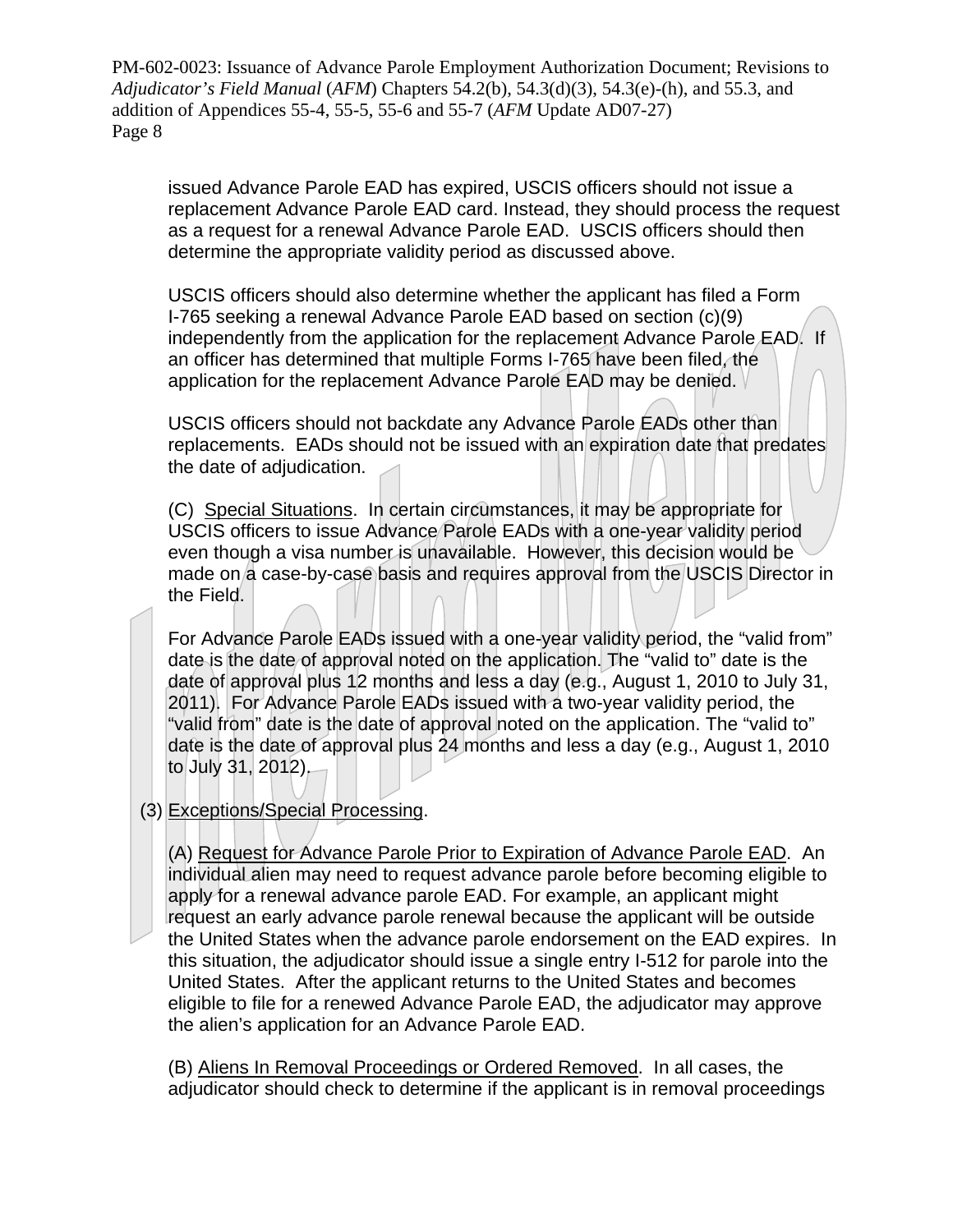or has been ordered removed. USCIS will not issue an advance parole document to an applicant if the applicant is in exclusion, deportation, removal or rescission proceedings. If there are compelling circumstances in those cases, the request must be addressed to Immigration and Customs Enforcement.

(C) Aliens Who Pose National Security and Egregious Public Safety Concerns. All National Security and Egregious Public Safety Concerns shall be adjudicated according to current guidelines for National Security cases.

(b) Alien Filing for Replacement Advance Parole A replacement advance parole EAD may be issued to an eligible applicant when the previously issued EAD has been lost, stolen, mutilated, or contains erroneous information, such as a misspelled name. The applicant is required to pay the appropriate fee for Forms I-765 and I-131, unless the card is being replaced because of a USCIS clerical/administrative error.

When an adjudicator approves an application for a replacement Advance Parole EAD, he or she should use the validity dates on the original EAD. No biometrics fee is required.

\* \* \*  $\in$  5. A new Appendix 55-4 is added to read as follows:

### Appendix 55-4: Sample Advance Parole EAD

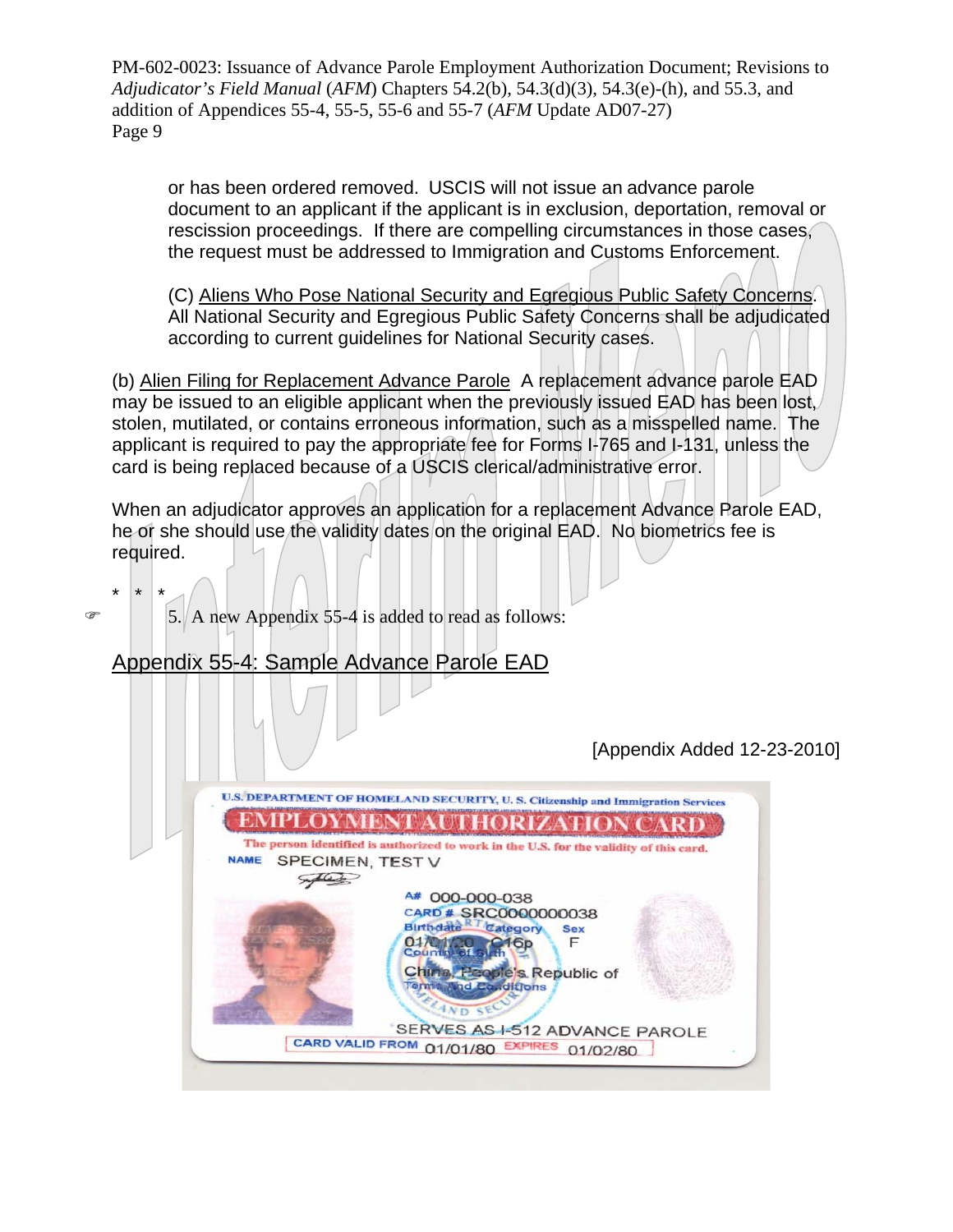### 6. A new Appendix 55-5 is added to read as follows:

### Appendix 55-5: Advance Parole EAD Insert "Special Advisory Regarding Combination Employment Authorization/ Advance Parole Card."

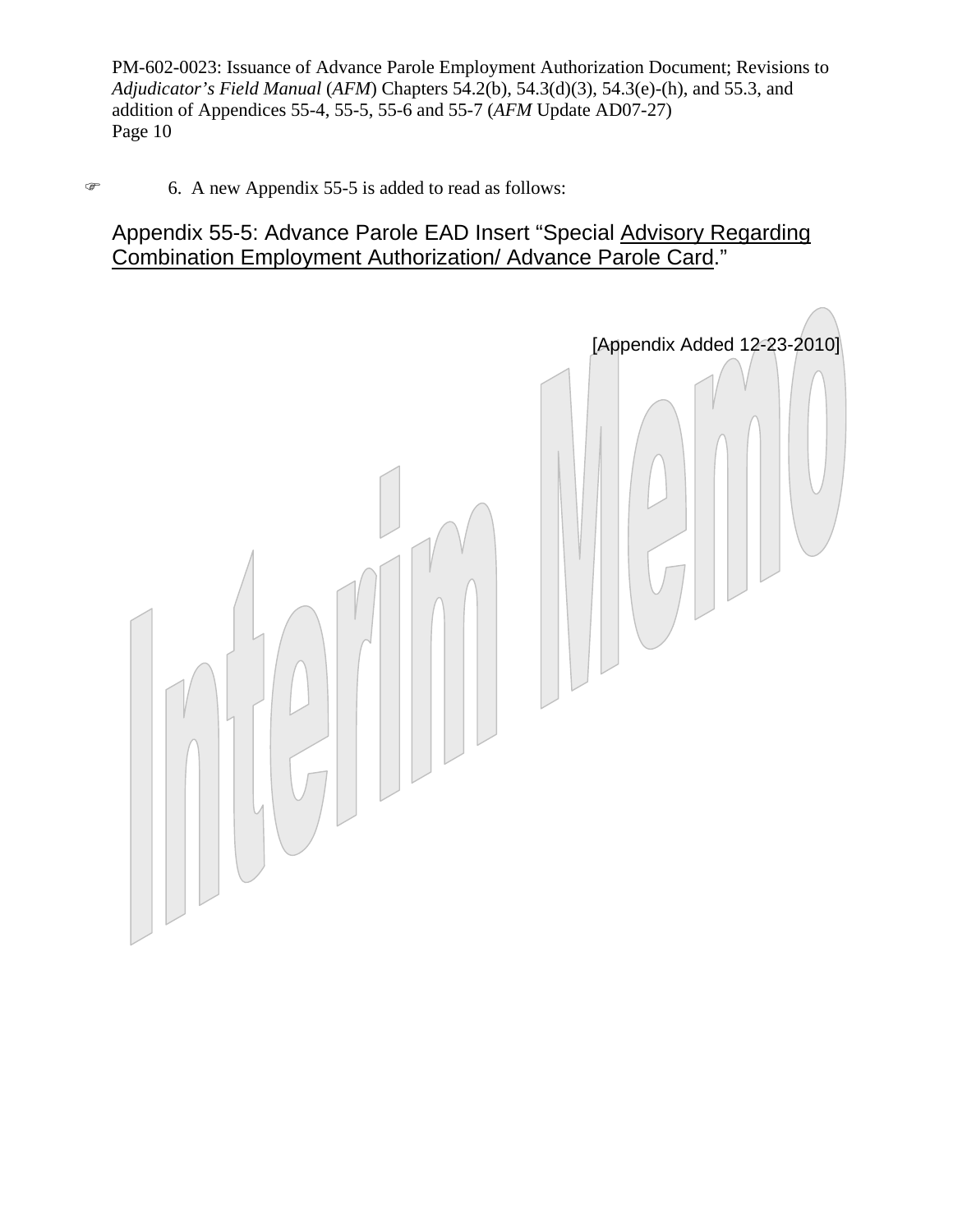Page 1154.3(d)(3), 54.3(e) (h), and 55.3, and addition of Appendices 55 4, 55 5, 55 6 and 55 7 (AFM Update AD07 27) 54.3(d)(3), 54.3(e) (h), and 55.3, and addition of Appendices 55 4, 55 5, 55 6 and 55 7 (AFM Update AD07 27) PM 602 0023: Issuance of Advance Parole Employment Authorization Document; Revisions to Adjudicator's Field Manual (AFM) Chapters 54.2(b). PM 602 0023: Issuance of Advance Parole Employment Authorization Document; Revisions to Adjudicator's Field Manual (AFM) Chapters 54.2(b),



# **Services** and Immigration U.S. Citizenship

apply for a new card. Please refer to instructions at www.uscis.gov. If any information on this card is missing or incorrect, please call our recorrect, please call our USCIS National Customer Service Center at 1-800-375-5283, or check our website at http://www.uscis.gov. Citizenship and Immigration Services (USCIS) makes a final decision on your Form I-485, Application for Adjustment of Status, you may Enclosed is your new employment authorization card. This card is valid until the date specified on the card. If the card expires before U.S

employer as evidence that you are authorized to accept employment (as permitted under 8 CFR 274a.2(b)(1)(v)(A)(4)) Evidence of Employment Authorization - Any time before the expiration date shown on the enclosed card you may present the card to any

Special Advisory Regarding Combination Employment Authorization/Advance Parole Card

received a Combination Employment Authorization/Advance Parole Card. We call it a "combo card." The combo card permits you to work in the received actionary of the combo card permits you to work in validity date. However, if you have received a card that instead contains the statement, "SERVES AS I-512 ADVANCE PAROLE," you have Most employment authorization cards contain the statement, "NOT VALID FOR REENTRY TO U.S." near the bottom of the card, just above the the United States and to travel outside the United States and return while your Form 1-485 is pending with USCIS.

abandoning your Form I-485 application (as permitted under 8 CFR 245.2(a)(4)(ii)(B)) Evidence of Advance Parole  $\rightarrow$  A combo card is also evidence that, while your Form I-485 remains pending, you may travel abroad withour

on the card. You may also present the combo card at a port of entry to seek parole into the United States. The card is valid for multiple under section 273 of the Immigration and Nationality Act (the Act), provided that you arrive in the United States on or before the expiration date Presenting a valid combo card will authorize a transportation operator to accept you on board for travel to the United States without liability applications for parole into the United States until the card expires. The period of parole will be determined at the port of entry

If you have received a combo card, please see important information on reverse before traveling outside the United States Parole upon your return to the United States is not guaranteed.

Form I-931 (03/16/09)

GPO Jacket 351-261\_(REV\_03-04-09).indd

**MMW.USCES.gov** 

S/4/09 10:50:40 AM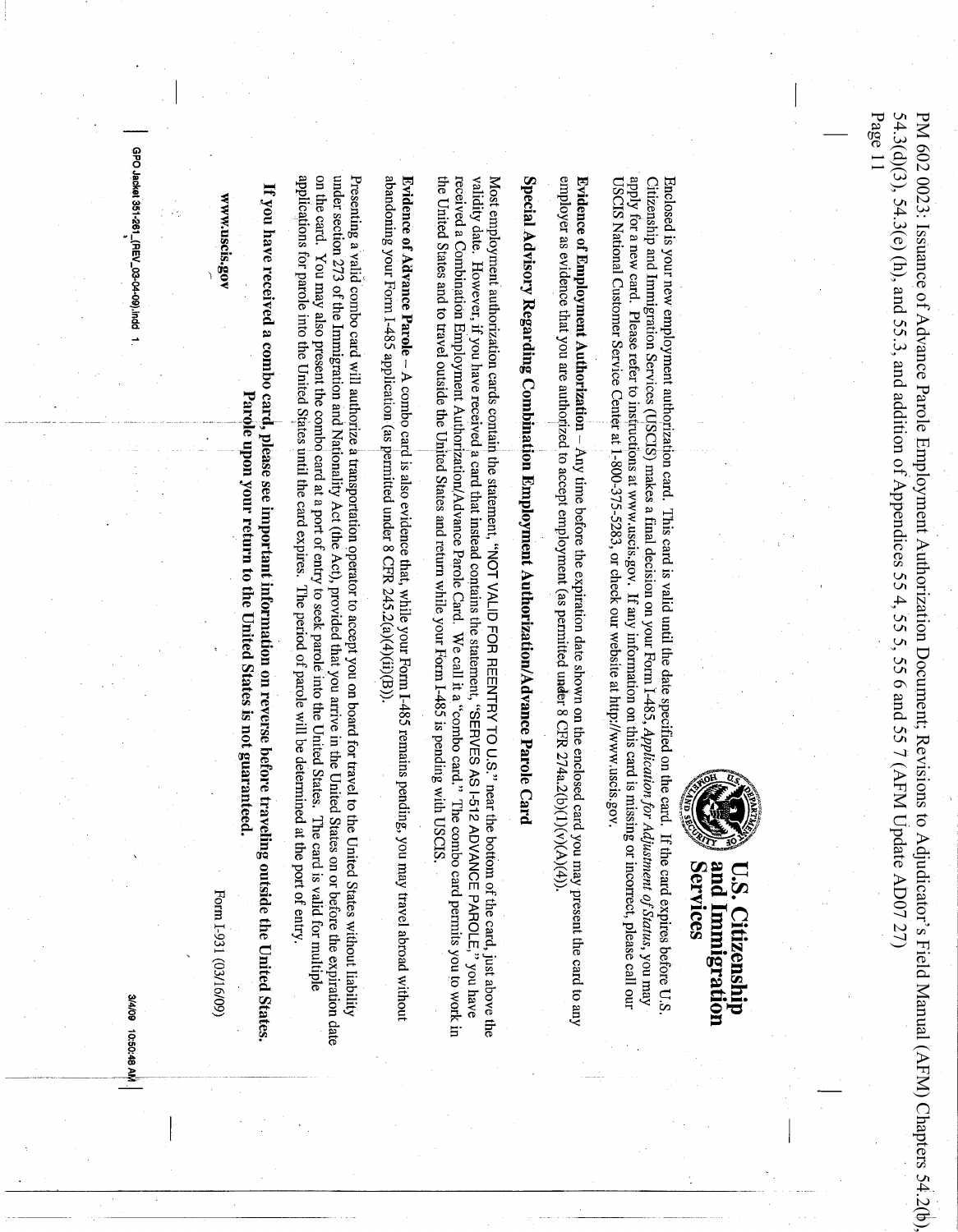Page 1254.3(d)(3), 54.3(e) (h), and 55.3, and addition of Appendices 55 4, 55 5, 55 6 and 55 7 (AFM Update AD07 27) PM 602 0023: Issuance of Advance Parole Employment Authorization Document; Revisions to Adjudicator's Field Manual (AFM) Chapters 54.2(b). 54.3(d)(3), 54.3(e) (h), and 55.3, and addition of Appendices 55 4, 55 5, 55 6 and 55 7 (AFM Update AD07 27) PM 602 0023: Issuance of Advance Parole Employment Authorization Document; Revisions to Adjudicator's Field Manual (AFM) Chapters 54.2(b),

# NOTICE: READ BEFORE YOU TRAVEL ABROAD

longer serves the public interest of the United States. use the combo card to seek parole upon your return. However, the fact that you have this combo card does not prevent the Department of whether you are eligible to return to the United States under the terms of this advance parole. If you travel outside the United States, you may **Parole Into the United States Is Not Guaranteed** – In all cases, you are still subject to immigration inspection at a port of entry to determine

Act. inadmissible alien under sections 212(a) and 235(b)(1) or 240 of the Act rather than  $\frac{3}{2}$ s a deportable alien under sections 237(a) and 240 of the Act.<br>Act. **Parole Into the United States Is Not an Admission** – If your Form 1-485 is denied, you may be subject to removal proceedings as  $\frac{1}{2}$ 

visa or other valid travel document. Homeland Security revokes your advance parole, you may not be able to return to the United States, unless you are eligible for, and obtain, a revokes your advance parole while you are outside the United States, your combo card will no longer be valid for travel. If the Department of to the United States, nor will you be able to apply for parole at a port of entry with the combo card. If the Department of Homeland Security revokes your advance parole, then you will no longer be authorized to use this combo card to board a plane, ship, or any other carrier for trave DHS reserves the authority, at any time, to revoke your advance parole, whether you are in the United States or abroad. If DHS

Appeals before making foreign travel plans. or waivers, you should contact an immigration attorney or an immigrant assistance organization accredited by the Board of Immigration Inadmissibility in General  $-$  If you have concerns about how traveling abroad with the combo card may affect your legal rights, admissibility

departed voluntarily before the start of removal proceedings, you are inadmissible for three years; if you were unlawfully present for one year or more, you are inadmissible for 10 years. when you return to the United States. If you were unlawfully present in the United States for more than 180 days but less than one year and were unlawfully present in the United States for more than 180 days, you may be found inadmissible under section  $212(a)(9)(\dot{B})(i)$  of the Act United States for certain periods may be barred from admission, even if they had previously obtained advance parole. After April 1997, if you Illegal Immigration Reform and Immigrant Responsibility Act of 1996, aliens who depart the United States after being unlawfully present in the A Reminder About Unlawful Presence – If you have been unlawfully in the United States, you should be aware of the following: Under the reminder the relation of the following: Under the

*MMW.uscis.gov* 

Form I-931 (03/16/09)

GPO Jacket 351-261\_(REV\_03-04-09).indd 2

MV 67:09:01 60/7/8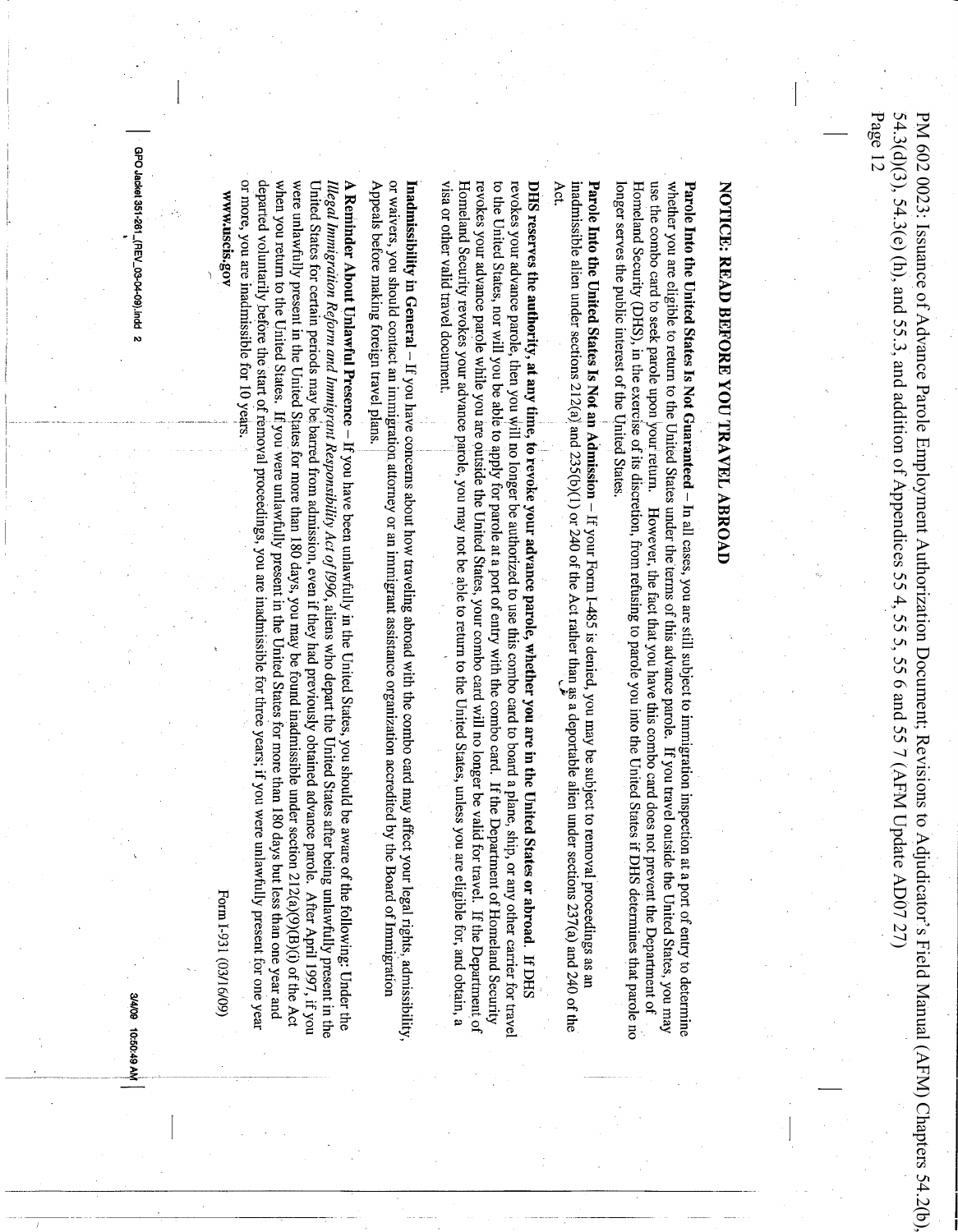7. A new Appendix 55-6 is added to read as follows:

### **Appendix 55-6: Filing Fees for Forms I-765 and I-131**

### **FLOWCHART FOR DETERMINING APPLICABLE FEES FOR EAD, ADVANCE PAROLE OR COMBO CARD**



[Appendix Added 12-23-2010]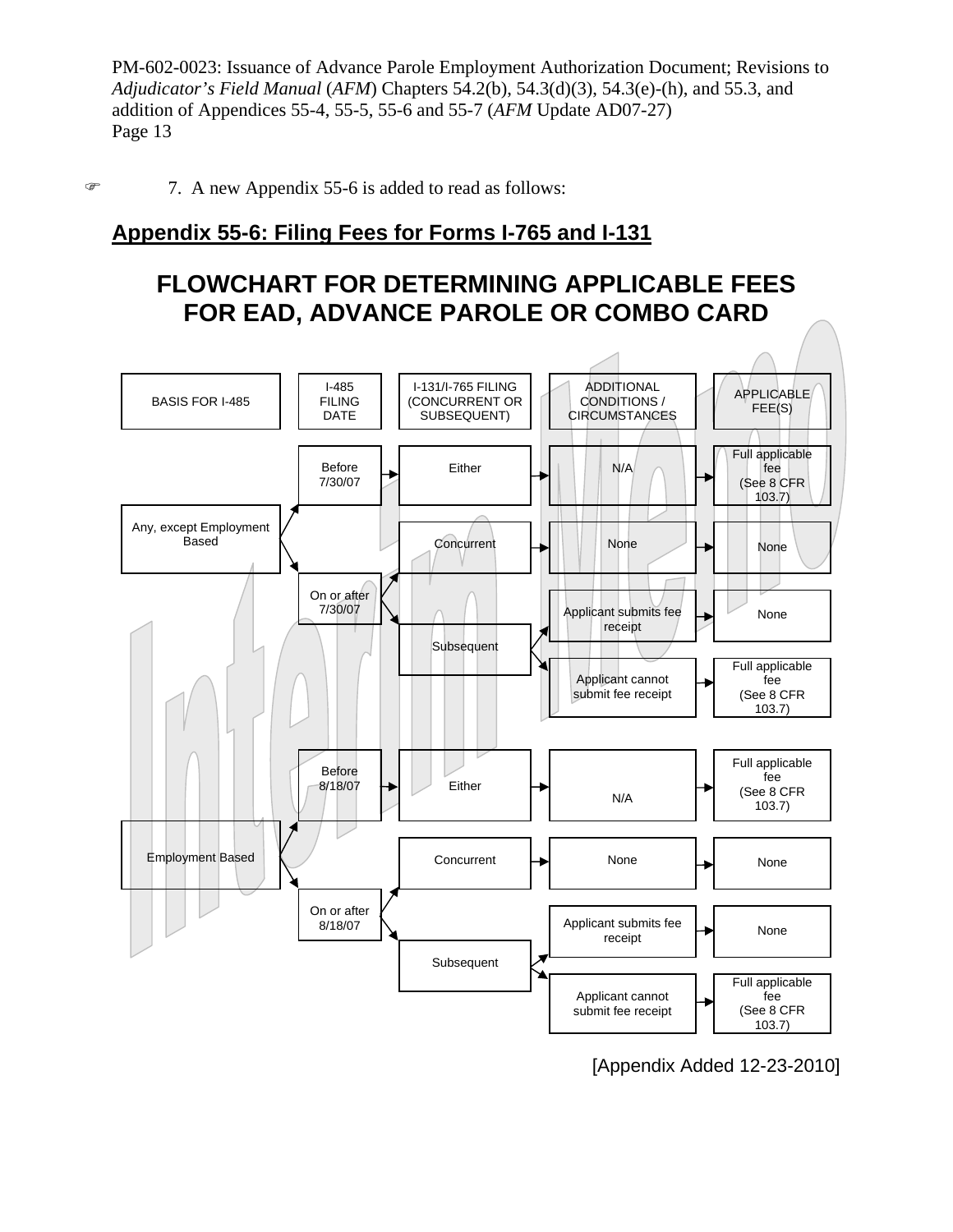### 8. A new Appendix 55-7 is added to read as follows:

### **Appendix 55-7: Flowchart of an Expedited Processing of Form I-765 and I-131**

[Appendix Added 12-23-2010]

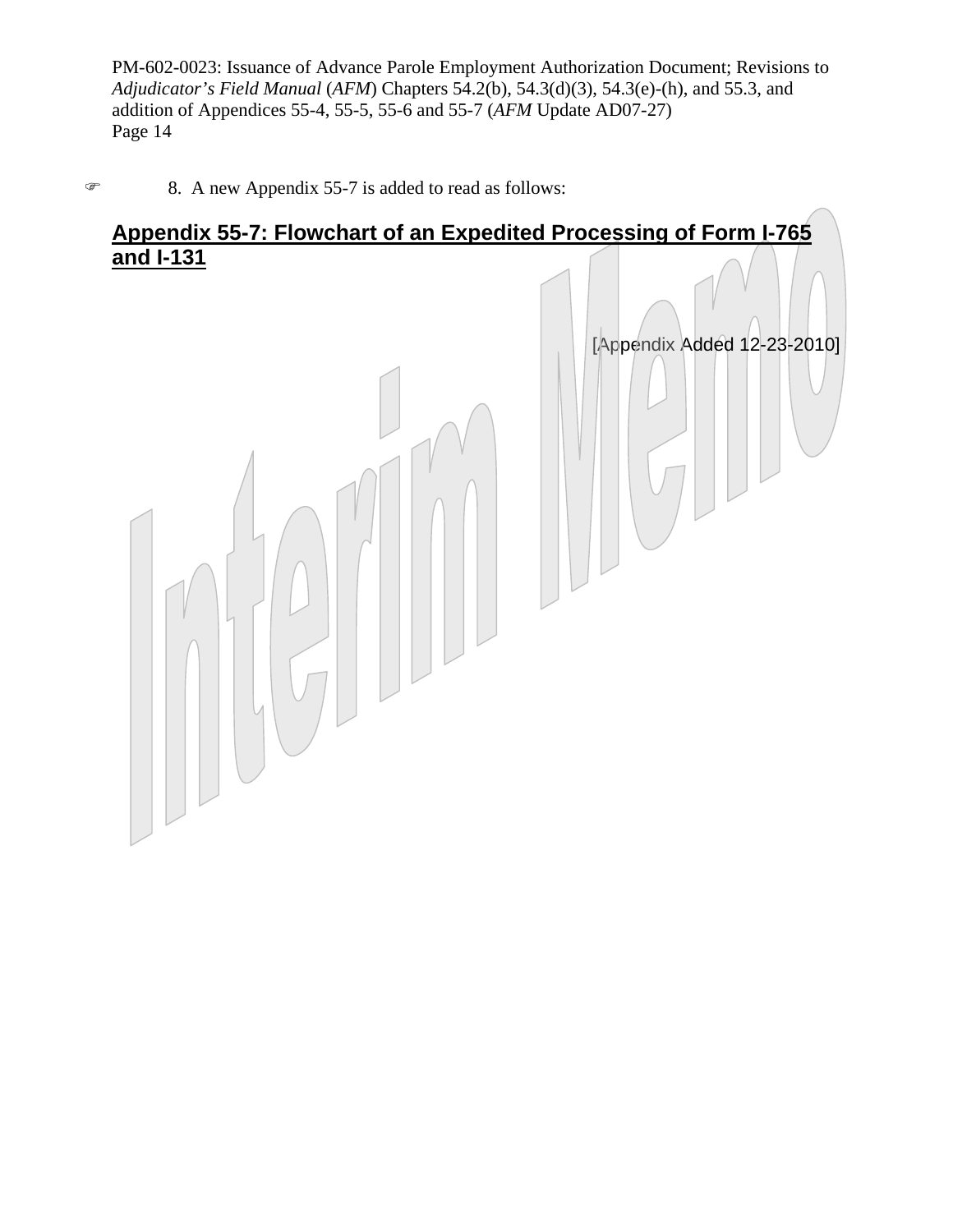

## EXPEDITIOUS PROCESSING OF PENDING FORMS I-765 AND I-131



# ADJUDICATION OF FORMS I-765 AND I-131



\* Reasons why one document might be approvable and not the other include, but are not limited to, the lack of sufficient background checks for approval of work authorization.

\*\* Center must also determine whether the previously-issued single-entry Form I-512 should be cancelled (e.g., because applicant has been determined to be a criminal or terrorist) and whether a lookout should be posted in